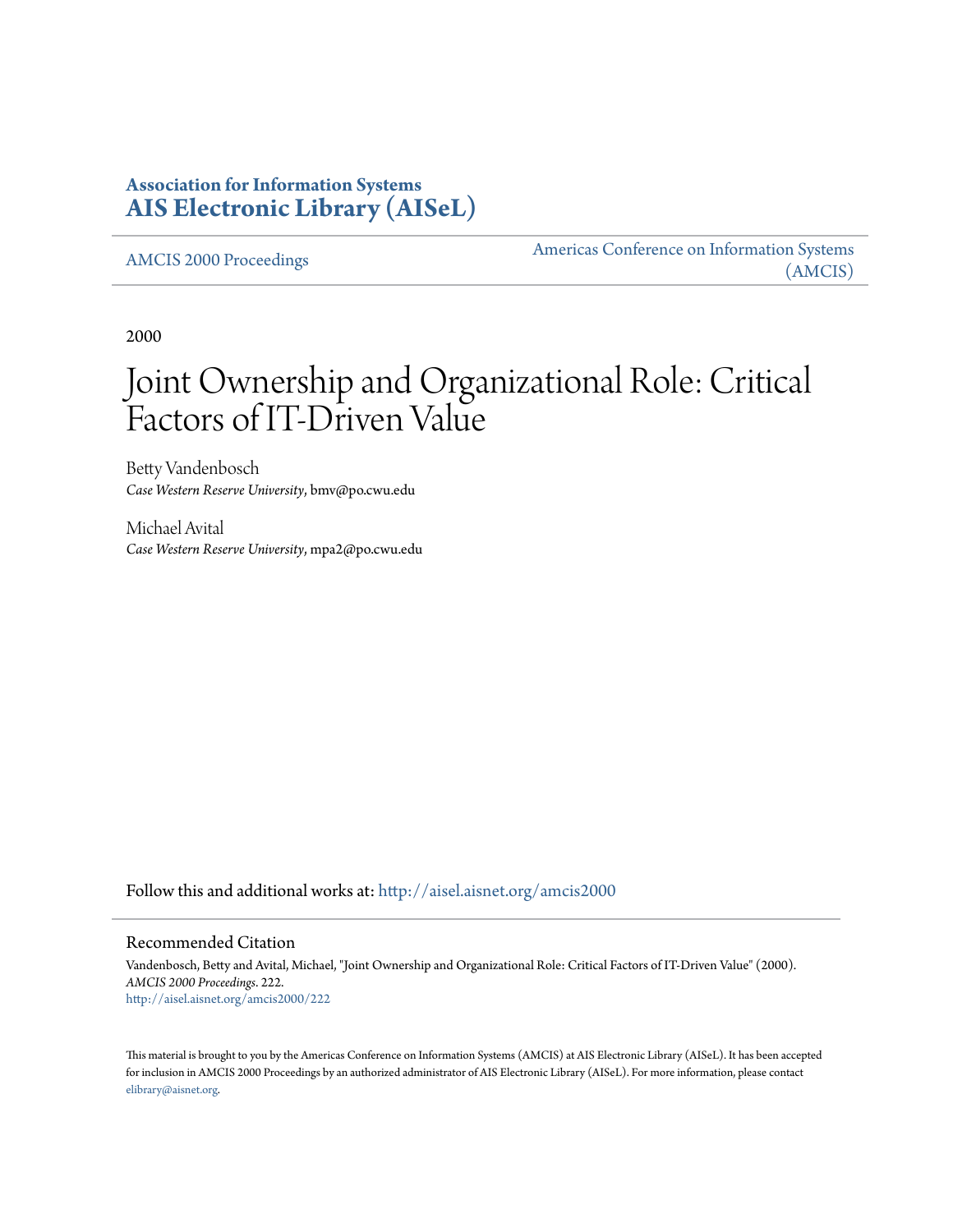## **Joint Ownership and Organizational Role: Critical Factors of IT-Driven Value**

Betty Vandenbosch, Department of Information Systems, Case Western Reserve University, bmv@po.cwru.edu<sup>1</sup> Michel Avital, Department of Information Systems, Case Western Reserve University, mpa2@po.cwru.edu

## **Abstract**

 The concept of psychological ownership is used to enhance our understanding of the relationship between users and information technology professionals, and to describe the IT-business process relationship. We propose that the user-IT ownership interaction determines the role that IT professionals assume in the organization: partner, order taker, advisor or technocrat. Interviews at four major organizations support the existence of these roles, and indicate that the particular role assumed by the IT professionals is likely to be related to the value generated by IT. The study suggests that the highest IT value stems from partnership between the users and the individuals in the IT function, which requires both business process ownership by IT professionals and information system ownership by users.

## **Introduction**

 In the early days of information systems development, the people in the IT community were responsible for designing and developing systems and the people in the rest of the organization ran the business. This arrangement did not work very well, particularly as systems became more tightly connected to business processes. The systems did not meet the needs of the business, and the business did not change to accommodate new systems.

 Swanson (1974) recognized the need for the participation and involvement of users in IT development. Rockart (1988) went further by asking the line to take the leadership role, and Jarvenpaa & Ives (1991) showed that top management commitment is key to successful implementation of information systems. They all argued that significant business understanding is required for systems to meet the strategic objectives of the organization. As a consequence, many IT professionals were demoted from the "Ivory Tower" to the status of order takers. In response and in an attempt to regain their status, IT departments re-engineered themselves as trusted advisors and started to manage their relationships

with the rest of the organization using a "suppliercustomer" metaphor. Abundant research supports and often encourages IT departments to manage their "internal clients" by ensuring that expectations are carefully controlled (Ginzberg, 1981) and that trust and credibility are nurtured (Bashien & Markus 1997).

 Another group of researchers stressed the importance of the IT organization and the line working together to develop high value systems. Henderson (1990) found that cooperation and mutual understanding leads to a higher likelihood of success. Nevertheless, partnership is difficult to sustain because both parties must stay committed, and both must be fully and equally responsible for the success or failure of every project or product. Furthermore, as Nelson & Cooprider (1996) argue, line managers must be actively involved in IT management, and IT managers must be actively involved in business decisions.

 While there is a long stream of research supporting user participation and involvement in IT (Hartwick & Barki, 1994), the literature has very little to say about the relationship between the individuals in the IT community and business processes. If users need to feel responsibility and take action, wouldn't the same hold true for IT professionals? This question and the repercussions of IT professionals' involvement in the business process guided our study.

 The *psychological ownership* construct provides convincing support for the benefit of a strong interconnection between IT professionals and business processes. Psychological ownership describes individuals who exhibit a strong sense of commitment and responsibility to their workplace. Ownership here does not connote legal property rights, but rather, it implies a sense of empowerment, personal involvement, organizational pride, and shared interests with fellow employees. It minimizes shirking and motivates people to perform at their best levels. Pierce et al. (1991) found that when people feel ownership, there is "an increase in the level of experienced meaningfulness of work, and an enhanced sense of responsibility for work and organizational outcomes" (p. 135).

<sup>&</sup>lt;sup>1</sup> Both authors contributed equally to this paper.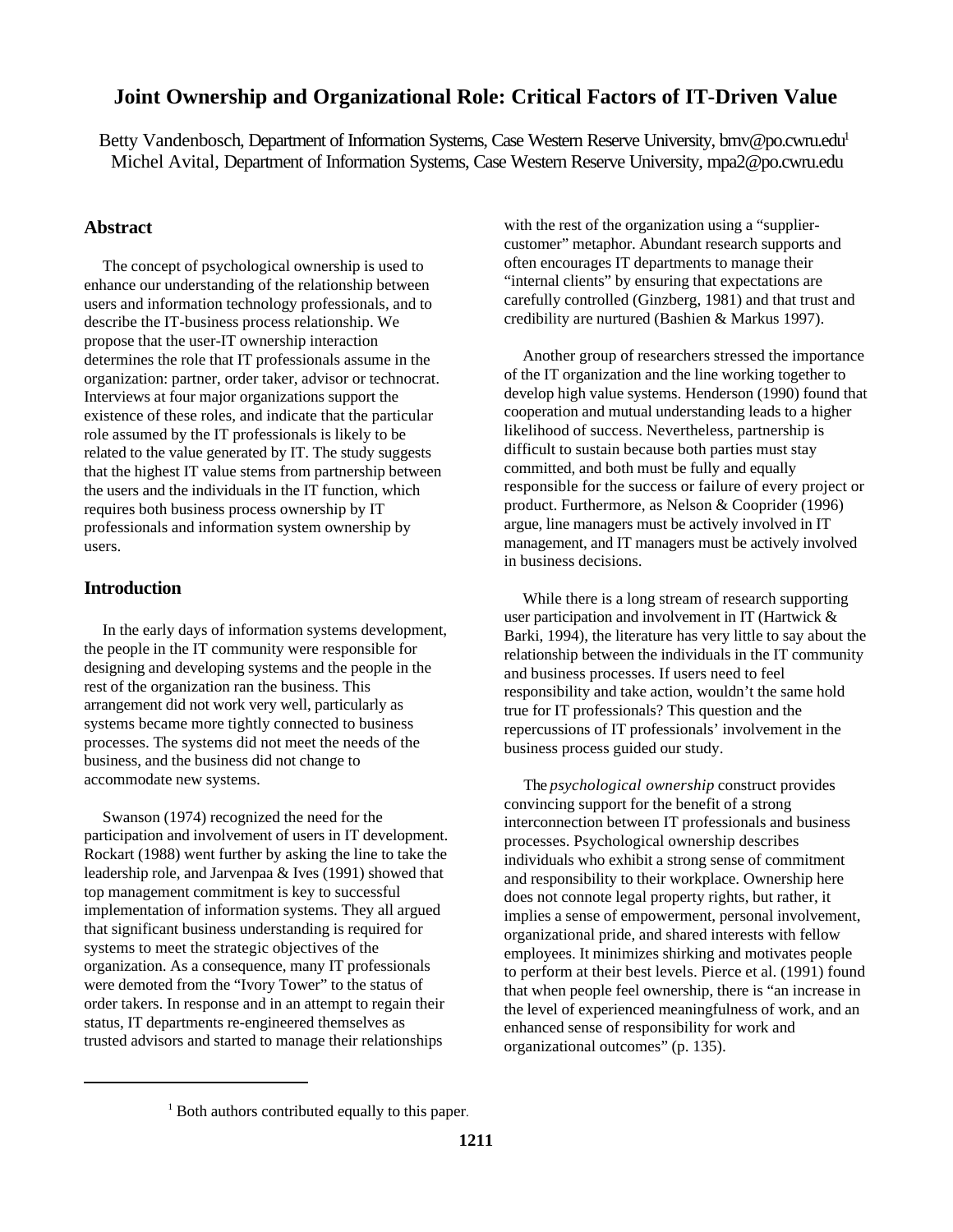Psychological ownership can be used to signify both user involvement in IT and IT-professional involvement in the business process. Following both Pierce et al. (1991) and Hartwick & Barki (1994), we define ownership as a multidimensional construct comprising *orientation* and *responsibility*. *User IT ownership* consists of the users' *IT orientation* and *IT responsibility*, and *IT-professional business ownership* consists of IT-professionals' *business orientation* and *business responsibility*. As has already been pointed out by previous research, users should participate and be involved in dealing with their information systems, which in turn requires them to be familiar with the information flow and the fundamentals of the technology. We call this capacity *IT orientation*. User *IT responsibility* is as a psychological state reflecting the "importance and personal relevance" that users feel for their information system (Hartwick & Barki, 1994). In the same fashion, we define *business orientation* as the extent to which ITprofessionals understand the business context and are knowledgeable about business processes (Nelson & Cooprider, 1996). The *business responsibility* dimension was taken from both the psychological ownership literature and Hartwick and Barki's participation construct: individuals must feel responsible for the business processes and outcomes beyond their day-to-day duties.

## **The Relationships Among Ownership, the Role of IT-Professionals, and IT-Driven Value**

 We propose that the nature of the relationship that IT professionals have with their organization is a function of both their degree of business ownership and the users' degree of IT ownership. Four archetypes of ITprofessionals' organizational roles: *partner, advisor, order-taker,* and *technocrat* are linked to the degree of ownership and listed in Table-1 below. It would seem that for a partnership to emerge, both users and ITprofessionals must feel and take ownership. If users participate and feel involved in IT, but the IT folks do not take ownership for business outcomes, the line will take leadership and IT professionals become order takers. On the other hand, if the users do not take ownership of IT outcomes, but IT professionals take ownership of the business, then they assume the role of advisors. Even when the IT professionals would prefer to be partners, if the users do not comply, there is very little the IT people can do about it, at least in the short term. Finally, if no one has a sense of ownership, members of the IT community take on the role of technocrat; they focus on following protocol and procedures, and minimize personal contacts and relationships with the user community.

 The importance of the IT-professional role stems from its direct effect on IT value (Figure-1). While there has been no research to test the degree of IT-driven value added when these roles are employed, it seems quite clear that IT initiatives are unlikely to result in much value from the technocrat role. Based on the power of the ownership construct and the findings from the involvement and participation literature, we hypothesize that IT initiatives have a substantially greater potential to derive high value when the IT-professionals assume and retain the partner role.

| Table 1. Ownership Configuration Drives the |
|---------------------------------------------|
| Organizational Role of IT Professionals     |

| Users'<br>IТ | High | Order-Taker       | Partner                                        |  |  |  |  |  |
|--------------|------|-------------------|------------------------------------------------|--|--|--|--|--|
| Ownership    | Low  | <b>Technocrat</b> | <b>Advisor</b>                                 |  |  |  |  |  |
|              |      | Low               | High                                           |  |  |  |  |  |
|              |      |                   | IT Professionals'<br><b>Business Ownership</b> |  |  |  |  |  |





## **Research Design**

 Our study explored the relationships among ownership, IT-professionals' organizational role, and ITdriven value. We applied an extreme case methodology (Boyatzis, 1982) to examine ownership and its relationship to IT performance. Theory-driven thematic analysis (Boyatzis, 1998) was used to identify and code the components of ownership and the organizational roles assumed by the IT-professionals.

 The instrument was developed based on previous research on ownership in the organizational context (e.g., Pierce et al, 1991) and on user-IT relationships (e.g., Hartwick & Barki, 1994), as well as our own extensive IT experience in organizations. Table-2 exhibits a condensed version of our instrument and outlines the dimensions of the constructs.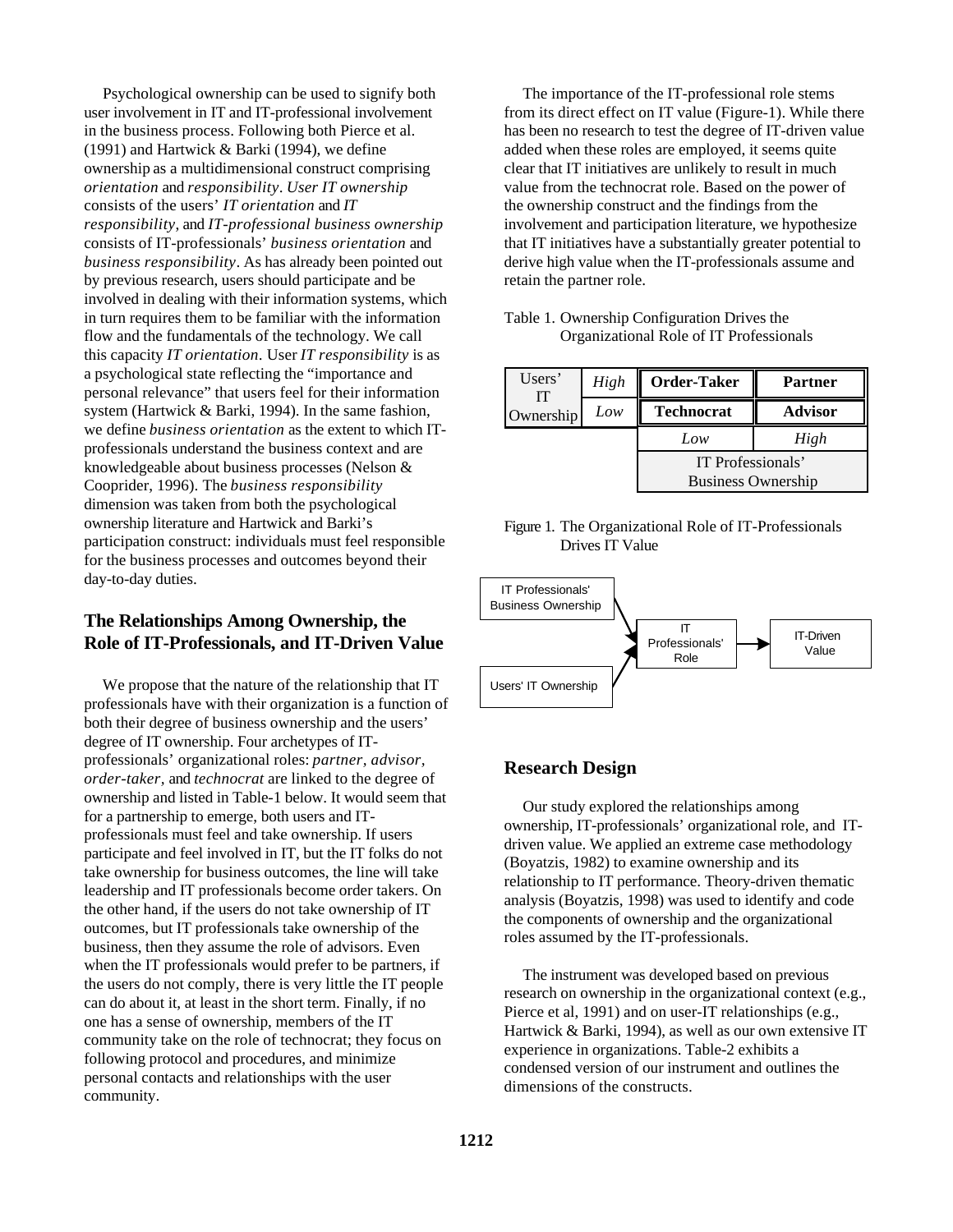Through discussions with experts and reviews of practitioner literature, we identified two organizations that consistently provided high value through IT and two that were considered average or below average in delivering value. All are large-scale organizations, with significant ongoing investments in IT. They operate in the pharmaceutical, insurance, banking, and automotive industries.

 Data were collected through a series of semistructured critical incident interviews (Flanagan, 1954) that investigated the extent to which IT added value in the organization along with the nature of the relationships between the users and the IT professionals. In all, we conducted 18 interviews–ten at the top performing organizations, and eight at the average performers. Each lasted approximately one hour and was recorded and transcribed for subsequent analysis. We interview IT and business people at various levels in each organization. By interviewing a broad cross-section of individuals, we hoped to uncover any significant differences relating to responsibility or position as well as differences in perceptions between users and IT professionals.

#### **Analysis and Findings**

 Guided by the instrument outlined in Table-2, judges examined the interviews for indications of *business orientation* and *business responsibility* among the IT professionals; *IT orientation* and *IT responsibility* among the users; and indications of the four IT roles: *partner, advisor, order-taker* and *technocrat*. Any indication of either *business orientation* or *business responsibility* among the IT professionals was deemed as an indication of *IT-ownership*. Respectively, any indication of *IT orientation* and *IT responsibility* among the users was coded as an indication of *user-ownership*.

 In order to assure sufficient reliability, we applied the double coding technique (Miles & Huberman, 1984) in which two qualified judges, or coders, independently applied the instrument to the interview transcripts. The nominal inter-rater reliability, which indicates consistency of judgements, was 82%. The judges achieved 100% agreement after a discussion in which they compared and reconciled their assessments. The final assessment is presented in Table-3 below.

 It was clear when IT-professionals felt a personal responsibility for business performance. Two of them said:

> "The point is to develop a cohesive understanding of the business, to really understand what the issues and problems and situations are that are being dealt

with by the business and to see what you can contribute and add.... To be able to operate and to successfully have an impact on the business in a global environment requires that the business technology manager has a much broader perspective of the business unit. And that means much broader that just where they sit."

"I spent a significant amount of time going to sales planning meetings, being involved in strategy meetings with the sales force, dealing with various admin functions and helping them support the needs of their constituency"

 Both IT and user orientation are illustrated by the following quote:

> "I mean, it really requires constant day to day interaction. And it requires me as a technology process leader knowing a lot about the business process. And it requires the business process leader and the rest of his team members knowing a lot about the technology."

 Partnership was clearly evident in the interviews conducted in the top performing organizations. As one IT person said, they are "*part and parcel of what the business does*." The critical contribution of partnership to value creation is illustrated in the following quotes, the first from an IT person and the second from a line manager:

> "We *(the IT people)* actually do the same things. The real strength of this organization is the fact that it *(the information technology)* is closely coupled with the business function that it works with- coupled in terms of we live with the business function."

"The difference is the partnering. I mean, it's good communication, everybody understands what they're bringing to the table. First of all there's the agreement on what it is you're trying to do. There's senior level involvement and all the people are talking and working together. And every time we've done that we've had terrific success, and if one of those pieces is missing we have a tendency of being more disappointed in the results....at the end of the day it's a people game."

 In contrast, the IT people at the average performing organizations assumed the advisor or the order-taker role. The clearly defined boundary between the IT function and the line did not imply a lack of a genuine good will from either; it just set them apart as illustrated in the following quotes: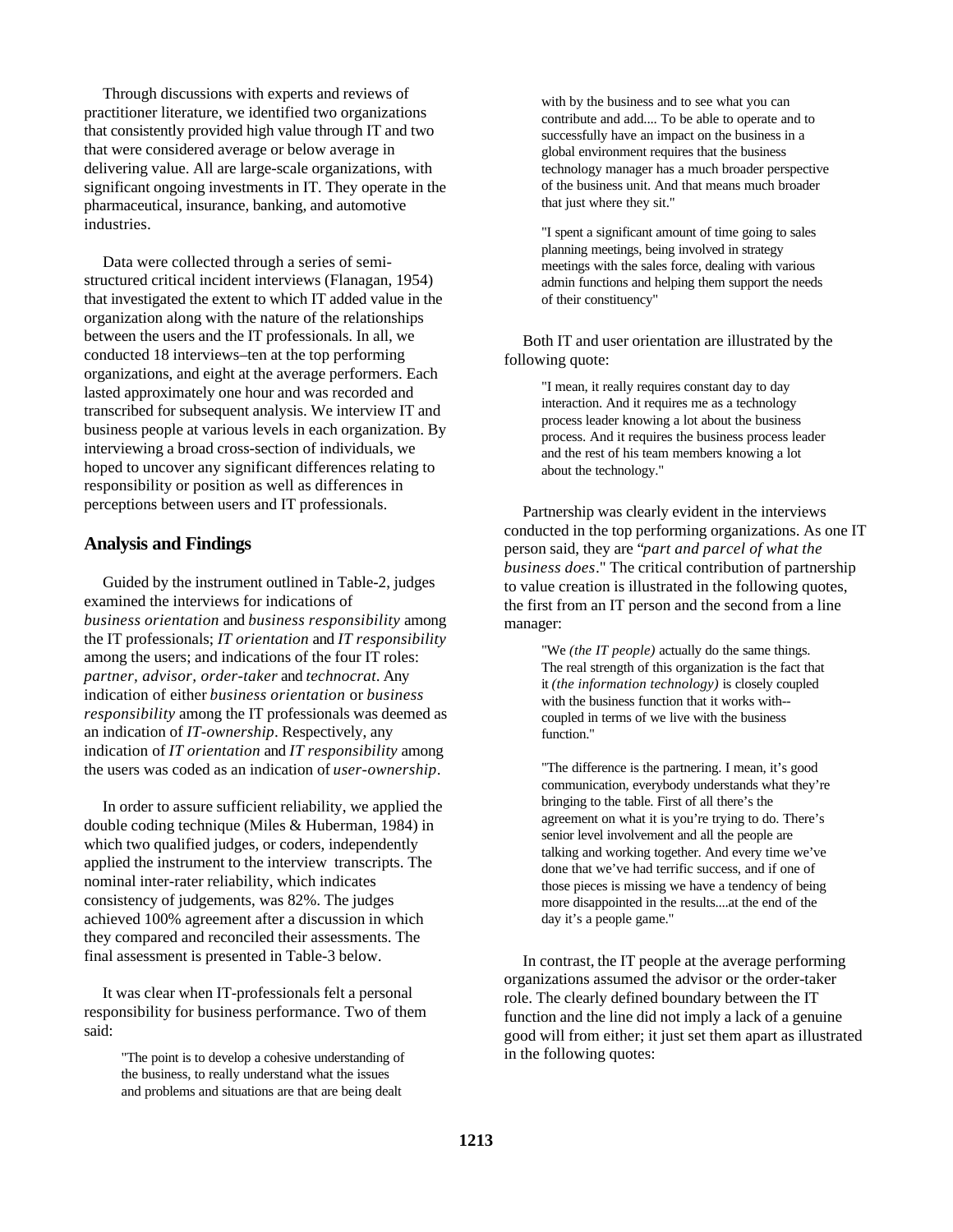|            | Ownership                                                                                                                                                                                                                                                                                                                     | <b>IT-Professionals' Role</b>                                                                                                                                                                                                                                                                                  |  |  |  |  |  |
|------------|-------------------------------------------------------------------------------------------------------------------------------------------------------------------------------------------------------------------------------------------------------------------------------------------------------------------------------|----------------------------------------------------------------------------------------------------------------------------------------------------------------------------------------------------------------------------------------------------------------------------------------------------------------|--|--|--|--|--|
|            | <b>IT-Professionals' Business Ownership</b>                                                                                                                                                                                                                                                                                   | <b>Partner:</b><br>The individuals in the IT function work together with<br>the line as credible and equal team members who<br>share common goals.                                                                                                                                                             |  |  |  |  |  |
| Dimensions | <b>Business Orientation:</b><br>The individuals in the IT function understand the<br>business context and appear knowledgeable about the                                                                                                                                                                                      |                                                                                                                                                                                                                                                                                                                |  |  |  |  |  |
|            | business process.<br><b>Business Responsibility:</b><br>The individuals in the IT function feel responsible for<br>business processes and outcomes beyond their duties<br>concerning the direct performance of information<br>systems.                                                                                        | <b>Advisor:</b><br>The individuals in the IT function feel responsible for<br>leading and directing the users in the application of<br>information technology to support the business.<br>Order taker:                                                                                                         |  |  |  |  |  |
|            | <b>Users' IT Ownership</b>                                                                                                                                                                                                                                                                                                    | The individuals in the IT function assume the role of<br>information system professionals whose main<br>concern is to consult and assist the organization only<br>with IT related issues as the users see fit.<br><b>Technocrat:</b><br>The individuals in the IT function focus on protocol<br>and procedure. |  |  |  |  |  |
|            | <b>IT Orientation:</b><br>The users understand the technological context and<br>appear knowledgeable about the information flow.<br><b>IT Responsibility:</b><br>The users are concerned with IT, believe that it has a<br>pivotal role in business outcomes, and feel<br>responsible for IT performance beyond their duties. |                                                                                                                                                                                                                                                                                                                |  |  |  |  |  |

Table 3. Indications of Ownership and Role of IT Professionals

|                                | <b>Top Performers</b> |              |                |                |                |       |              |       |                |       | <b>Average Performers</b> |              |                |                |                |           |       |           |  |
|--------------------------------|-----------------------|--------------|----------------|----------------|----------------|-------|--------------|-------|----------------|-------|---------------------------|--------------|----------------|----------------|----------------|-----------|-------|-----------|--|
| Respondents:                   | ${\bf A1}$            | A2           | A <sub>3</sub> | A <sub>4</sub> | A <sub>5</sub> | A6    | A7           | A8    | A9             | A10   | B1                        | B2           | B <sub>3</sub> | B <sub>4</sub> | B <sub>5</sub> | <b>B6</b> | B7    | <b>B8</b> |  |
| <b>Business Orientation</b>    | V                     | V            | $\overline{V}$ | V              | V              | V     | V            | V     | $\mathbf{V}$   | V     | V                         | $\mathbf{U}$ | V              |                | V              |           |       |           |  |
| <b>Business Responsibility</b> |                       | V            | T 7            | V              | V              | V     | V            | V     | $\mathbf{r}$   | V     |                           |              |                |                | V              |           |       | V         |  |
| <b>IT-Ownership</b>            | V                     | v            | $\mathbf{V}$   | V              | V              | V     | V            | V     | V              | V     | V                         | V            | V              |                | V              |           |       | V         |  |
| <b>IT</b> Orientation          | V                     |              | V              | V              | V              | V     | V            | V     | V              | V     |                           |              |                |                |                | V         | V     |           |  |
| IT Responsibility              | V                     | V            |                |                | V              |       | V            | V     | $\overline{V}$ | V     |                           |              |                |                |                |           |       |           |  |
| <b>User-Ownership</b>          | V                     | $\mathbf{V}$ | V              | v              | V              | V     | $\mathbf{V}$ | V     | V              | V     |                           |              |                |                |                | V         | V     |           |  |
| <b>Partner</b>                 | $V^*$                 | $V^*$        | $V^*$          | $V^*$          | $V^*$          | $V^*$ | $V^*$        | $V^*$ | V*             | $V^*$ |                           | V            |                |                |                |           |       |           |  |
| <b>Advisor</b>                 |                       | V            |                |                |                | V     |              |       |                | V     | $V^*$                     | $V^*$        | $V^*$          |                | $V^*$          |           |       | $V^*$     |  |
| <b>Order Taker</b>             |                       |              |                |                |                |       |              |       |                |       |                           |              |                |                | V              | $V^*$     | $V^*$ |           |  |
| <b>Technocrat</b>              |                       |              |                |                |                |       |              |       |                |       |                           |              |                | $V^*$          |                | V         |       |           |  |

V- Positive indication \* Indicates predicted role

Table 4. IT-Professionals' Role: Model Prediction vs. Actual Findings in Data

|                    | Partner | Advisor | Order-Taker | Technocrat |  |  |
|--------------------|---------|---------|-------------|------------|--|--|
| Predicted by Model |         |         |             |            |  |  |
| Found in Data      |         |         |             |            |  |  |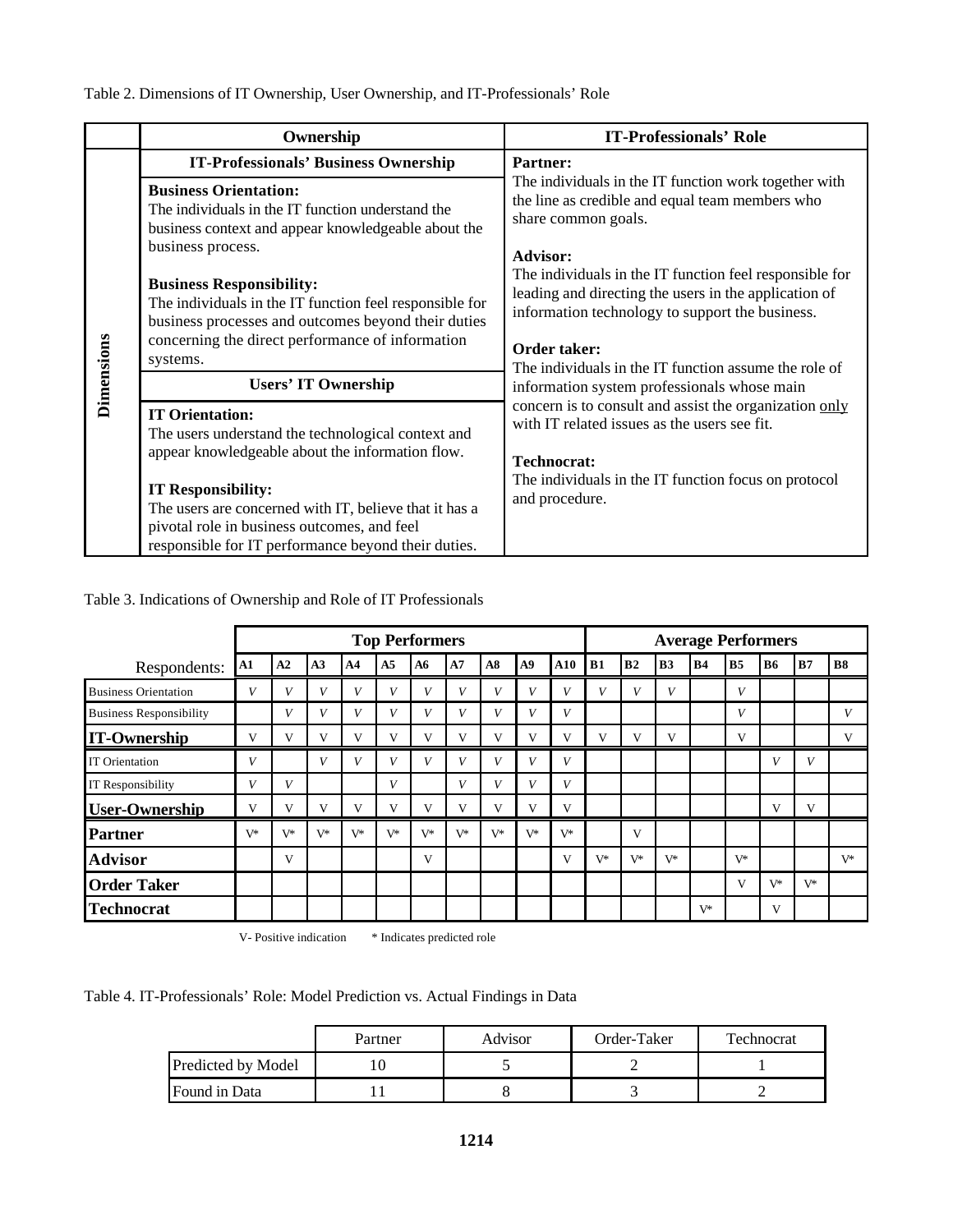"We pick the value with our alignment with our internal customers. We expect that we need to understand more about how they do their jobs, so that we can help them apply technology successfully....I have the technology; how do I take that technology and implement it into the business?"

"I depend very much on the CIO and his staff to do that and trust them. What I don't want to do, as a manager, is to manage his business. I've got enough things to worry about. I can't be managing technology projects too."

 Nevertheless, the good intentions on the part of the IT-professionals were not much help without business orientation and true partnership with the line. The following quote illustrates what one line manager said about the IT function:

> "Sometimes the IT people will have ideas that they'll bring...and they'll look at us and we'll say, 'why would you ever do that.' And that happens occasionally.... There's no accountability for them. Quite frankly, I think there needs to be accountability when people spend money foolishly..."

 The technocrat role is likely to be ubiquitous in very hierarchical or low tech organizations, and is likely to yield low to average IT value. Given our choice of organizations, we did not expect to find many technocrats. One of the two technocrats we encountered, an engineer by profession, said:

> "I don't get directly involved in the information systems or their implementations, so basically the role that I have with George *(from the IT department)* is more to facilitate when he has issues with the engineering community."

 Our model predicts that if both users and IT professionals take ownership, they are likely to interact as partners. As predicted, all ten interviewees from the top performing companies indicated both ownership and partnership. However, three of the ten also indicated that the IT professionals sometimes assume the advisor role. Of the eight interviewees from the average performing companies, ownership coding predicted that there would be five advisors, two order-takers, and one technocrat. While the data did support these predictions, as with the high performers, the double coding of some roles muddied the outcome. Table-4 summarizes the results.

 In conclusion, our research reveals a relationship between ownership and the role that IT professionals play in an organization. It also supports the superiority of *partnership* as an organizing mechanism.

## **Discussion**

 Much of the previous research in the IT-user relationship focuses on the actions that IT professionals should take in order to enhance the value of IT to the organization. Our findings raise the question of whether or not it is possible for IT to become successful in this way. Partnership seems to be most likely when IT professionals take ownership for the business and when users take ownership for IT. However, it is not clear that IT people can induce ownership in users, just as it is not likely that users can convince IT personnel to take ownership of the business. It seems to us that ownership can be inhibited, but not easily ensured. Similarly, partnership cannot be forced, but only encouraged. Both sides have to want to partner–the marriage analogy seems an appropriate one.

 The immediate and direct utility of ownership draws our attention to the tangible value of collaboration and cooperation, which are often ignored or at best marginalized. Shifting the focus of an inquiry into the determinants or consequences of IT from, for example, the efficiency of value chains to the extent of ownership among the players may result in interesting new insights. This observation is in line with Kumar & Dissel (1998) who demonstrated that in some instances the technicaleconomic and the socio-political perspectives are insufficient to provide an explanation regarding the underlying processes that lead to IT success or failure, and that a third rationality, which focuses on collaboration and cooperation is the key to understanding information technology utilization.

 We identified four archetypes, or roles, assumed by IT-professionals in organizations: *partner, advisor, order-taker,* and *technocrat*. Aside for the *technocrat* role, which is an artifact of bureaucratic organizations, the other three roles tap into two primal forms of relationship which underlie any form of social arrangement including organizational life. The *partner* role taps into a sense of mutual relationship that is translated into shared responsibility, shared objectives, shared values, shared passions, and the like. The emphasis here is on sharing. In contrast, *advisor* and *order-taker* can be linked to a sense of a reciprocal or symbiotic relationship in which each party has a designated role and function. The emphasis here is on specializing in a particular task which contributes to an overall effort. Both modes of relationship are essential. While the organizations that consistently added value through IT appeared to balance these two modes of relationship, it seems that the others tended to overemphasize specialization and dependence at the expense of cooperation and collaboration.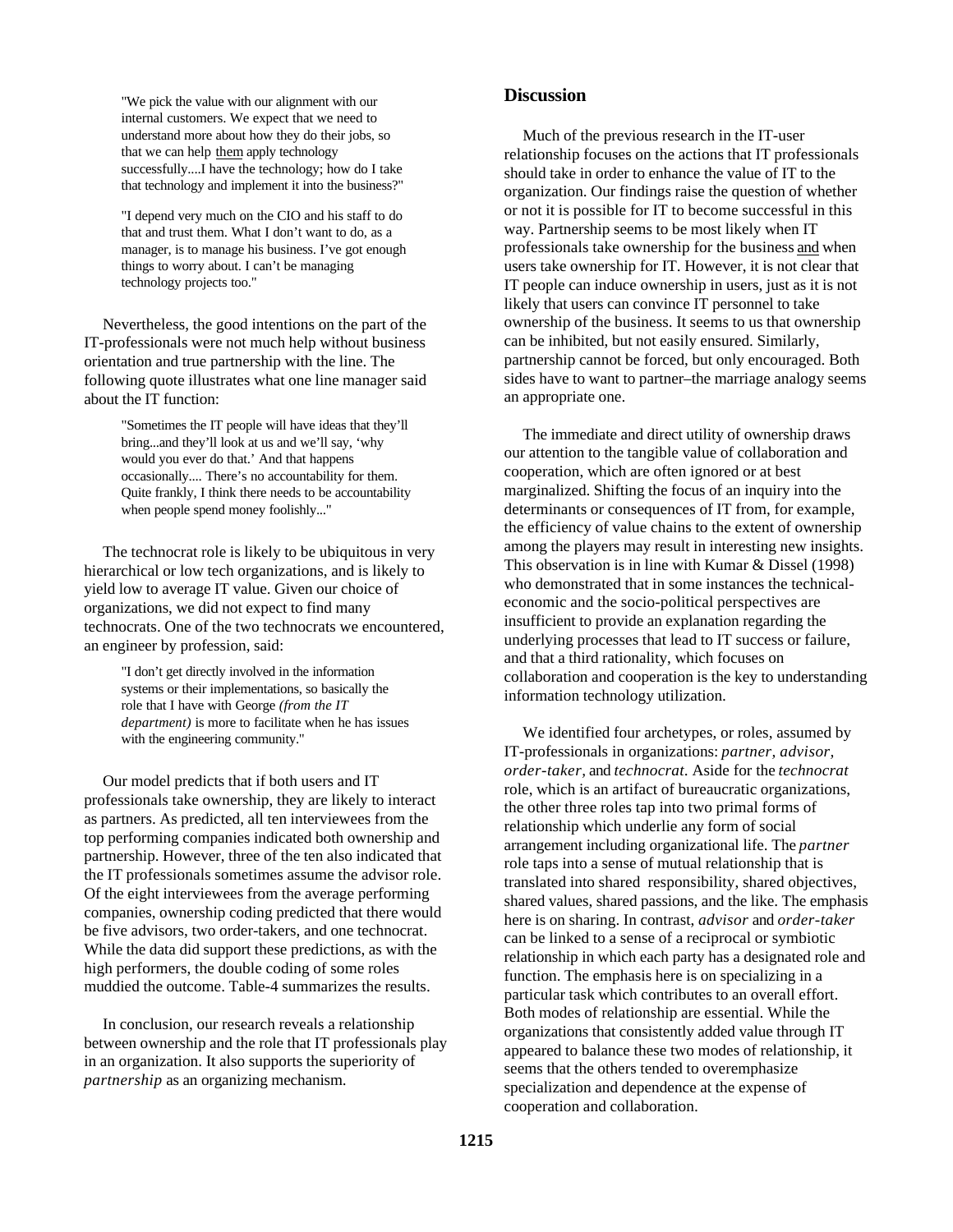We submit that the ubiquitous focus on personal accountability for deliverables irks not only the ITorganization relationship, but also has a detrimental effect on the entire business process and organizational life. Alternatively, we suggest that we might view organizational life through a metaphor of "personal ownership," where responsibility is beyond the boundary of the working unit and where accountability is focused on that responsibility rather than on specific deliverables. Being responsible goes beyond delivering to the letter of the contract. It implies that we re-focus attention from the myopia of the bottom line to positive attitude and intention. It also implies that incentive systems would be more effective if they were based on both personal intention and holistic criteria rather than on bottom line performance alone.

 The ownership-focused organization enables a "redundancy of responsibility" that can be best understood as a subclass or an instance of Ashby's requisite variety. Redundancy of responsibility is likely to ensure that fewer (if any) issues fall between the cracks. People cover for each other's lapses rather than find fault and point fingers. Redundancy of responsibility does not imply a waste of resources, but rather a second line of defense that jumps into action when the designated unit fails. Yet, an ownership-focused organization is not merely about solving problems. Ownership is the key for partnership, consensus building, open communication, self-managed dispute settlement mechanisms, team work, learning, innovation, and synergy.

 Finally, with the increased fusion of IT and business along with the current pace of technological change, a tight partnership between the line and the IT professionals seems to be an indispensable necessity, not only at the dot-coms but also at almost any brick and mortar company.

## **Conclusion and Future Research**

 Through a theory-driven thematic analysis, we identified four roles assumed by IT-professionals in organizations and demonstrated how these roles mediate between ownership and IT-driven value. Our exploratory study suggests that ownership by both IT and users determines, at least to some extent, which role will emerge. We are encouraged by these results and believe that the gap in the literature deserves further empirical investigation. The first step will be to develop a survey that investigates these constructs across a wider sample. Further research is also required to understand the factors that are antecedent to the ownership construct. Possible candidates might include the reward system,

senior management focus, organizational culture and individual characteristics.

 By investigating ownership and its effect on IT roles and ultimately the value organizations derive from IT, we expect to put to rest a prevalent notion that either users or IT professionals alone have the ability to unilaterally determine outcomes.

### **Acknowledgment**

 We wish to gratefully acknowledge the financial support provided by the Society for Information Management.

### **References**

Bashein, B.J. & M.L. Markus, "A Credibility Equation for IT Specialists," *Sloan Management Review*, Summer 1997, pp. 35-44.

Boyatzis, R. *Transforming Qualitative Information: Thematic analysis and Code Development*, Sage, Thousand Oaks, CA, 1998.

Boyatzis, R. *The Competent Manager*, John Wiley & Sons, New York, NY, 1982.

Chan, Y., S. Huff, D. Barclay & D. Copeland, "Business Strategic Orientation, Information Systems Strategic Orientation, and Strategic Alignment," *Information Systems Research* (8:2), 1997, pp.125-150.

Flanagan, J.C., "The Critical Incident Technique," *Psychological Bulletin* (51:4), 1954, pp. 327-358.

Ginzberg, M., "Early Diagnosis of MIS Implementation Failure: Promising Results and Unanswered Questions," *Management Science* ( 27:4), 1981, pp. 459-478.

Hartwick, J. & H. Barki, "Explaining the Role of User Participation in Information System Use," *Management Science* (40:4), 1994, pp. 440-465.

Henderson, J., "Plugging into Strategic Partnerships: The Critical IS Connection," *Sloan Management Review*, Spring, 1990, pp. 7-18.

Jarvenpaa, S.L. & B. Ives, "Executive Involvement and Participation in the Management of Information Technology," *MIS Quarterly* (15:2), 1991, pp. 205-227.

Kumar, K. & H.G. Dissel, "The Merchant of Prato–Revisited: Toward a Third Rationality of